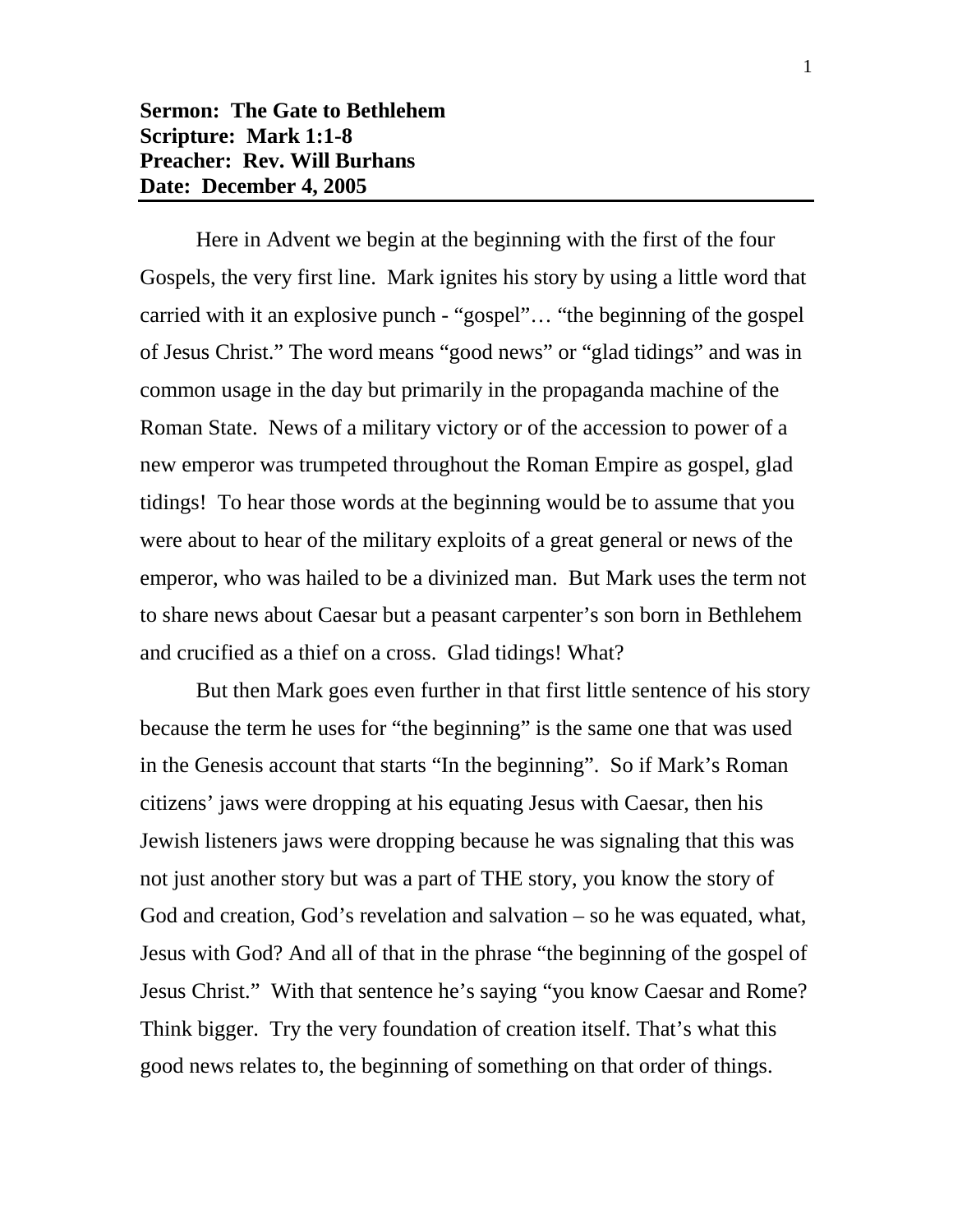Then he goes on to say what this beginning looks like. It doesn't start with a mighty military assault and a great war. It doesn't begin with the ascension of a new emperor, nor with some earth shaking cataclysm or with down throw of mighty powers. For Mark it was much closer to home and far more intimate and subtle than that. The beginning of the Gospel of Mark wasn't even in the smallness of a stable in Bethlehem where a poor immigrant couple gave birth to a child – Jesus nativity - that was the starting point for Luke and Matthew. For Mark it was a smaller and subtler place than even that. He begins with a nativity of the human heart.

He speaks of the wild man, John the Baptist, out in the wilderness preparing the way for the Messiah, the Lord of history, by telling people to confess their sins and repent. "And people from the whole Judean countryside and all of Jerusalem," Mark says "were going out to him and were baptized by him in the River Jordon confessing their sins."

That's the nativity scene, the origin scene in the Gospel of Mark – not the quiet babe in a manger on a silent and holy night but the rending of the human heart in contrition for sin and the tendency to betray what is true and good and right. That's what the penitential season of Advent is about – preparing the way for Christ to be born by way of repentance. That's the gateway to Christmas, as strange as that may sound. It's different from the jingle-belling, mall-hopping, tinsel-flinging, big plastic reindeer-inflating, too-much-stuff buying and gift wrapping time that our culture encourages and excites. Confession and repentance is rather less glamorous and glitzy than all that and hard to package and sell… but it's so much more important.

Man, has confession has hit the news this fall and a certain amount of repentance, it seems, from many powerful men behaving badly, but their confessions begin with being outed by their victims rather than an honest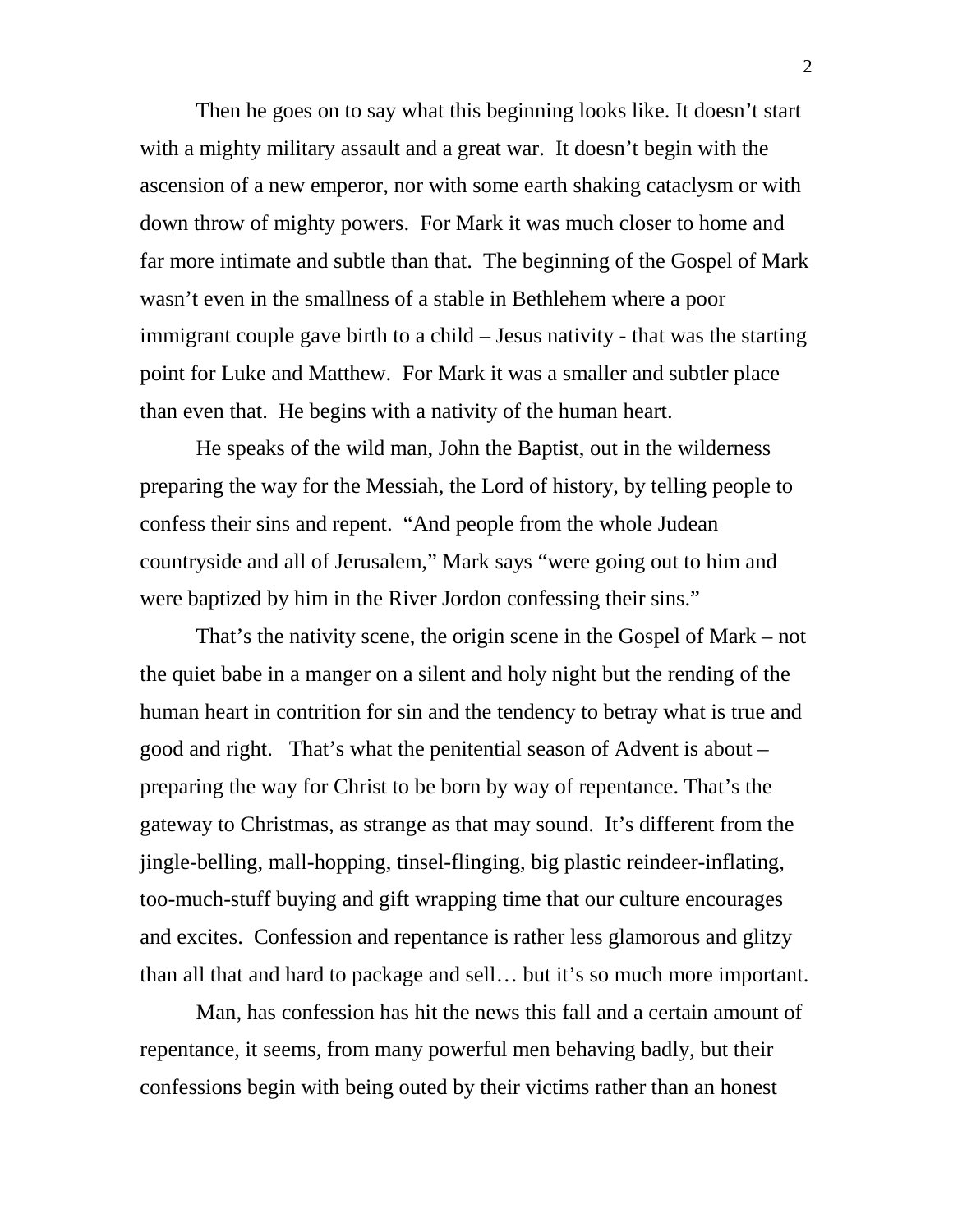facing of their own sinfulness and making amends. Still if some of them are truly as regretful and repentant as they say they are, then welcome to Advent the penitential season and I pray they might be transformed by their fall. But their being humbled, as they rightly should be, does not let us off the hook, for our journey through the Advent gateway to Christmas must traverse the same territory for love of the kind that Christmas speaks breaks open corners of our lives that we'd prefer not see the light of day.

For we too have misused our power and hurt others and neglected what was necessary and placed people on pedestals where they didn't belong. We too have been unaware of darker motives operating beneath our easy facade and we too have refused to acknowledge our selfishness or honor another's dignity as we should have. Haven't we? Or is it just me?

Well, if Mark is right and repentance is the gateway to Christmas then we have our Advent challenge laid out clearly before us, thanks a lot Mark! We begin out in the wilderness – or in the wilderness in here - confess our sins, repent and, as Step 9 of the AA 12-step program suggests, we make amends. That is the way to Christmas.

So is there a situation in your life that is festering, a relationship that is chaffing, a person that might be hurting because of something you said or did or left undone? What's the sin in your life right now that needs confessing? If you are having trouble locating a juicy one then I suggest a good tool to use to bring to mind where some of those sore spots in your soul – cause that's what confession is about, it's not about shaming and feeling bad about ourselves, it's about healing and reconciling. So the tool I suggest using to become conscious of the sin is, believe it or not, the 7 deadly sins – pride, anger, greed, gluttony, sloth, lust, envy. As you pray and enter into a time of confession before God – cause remember as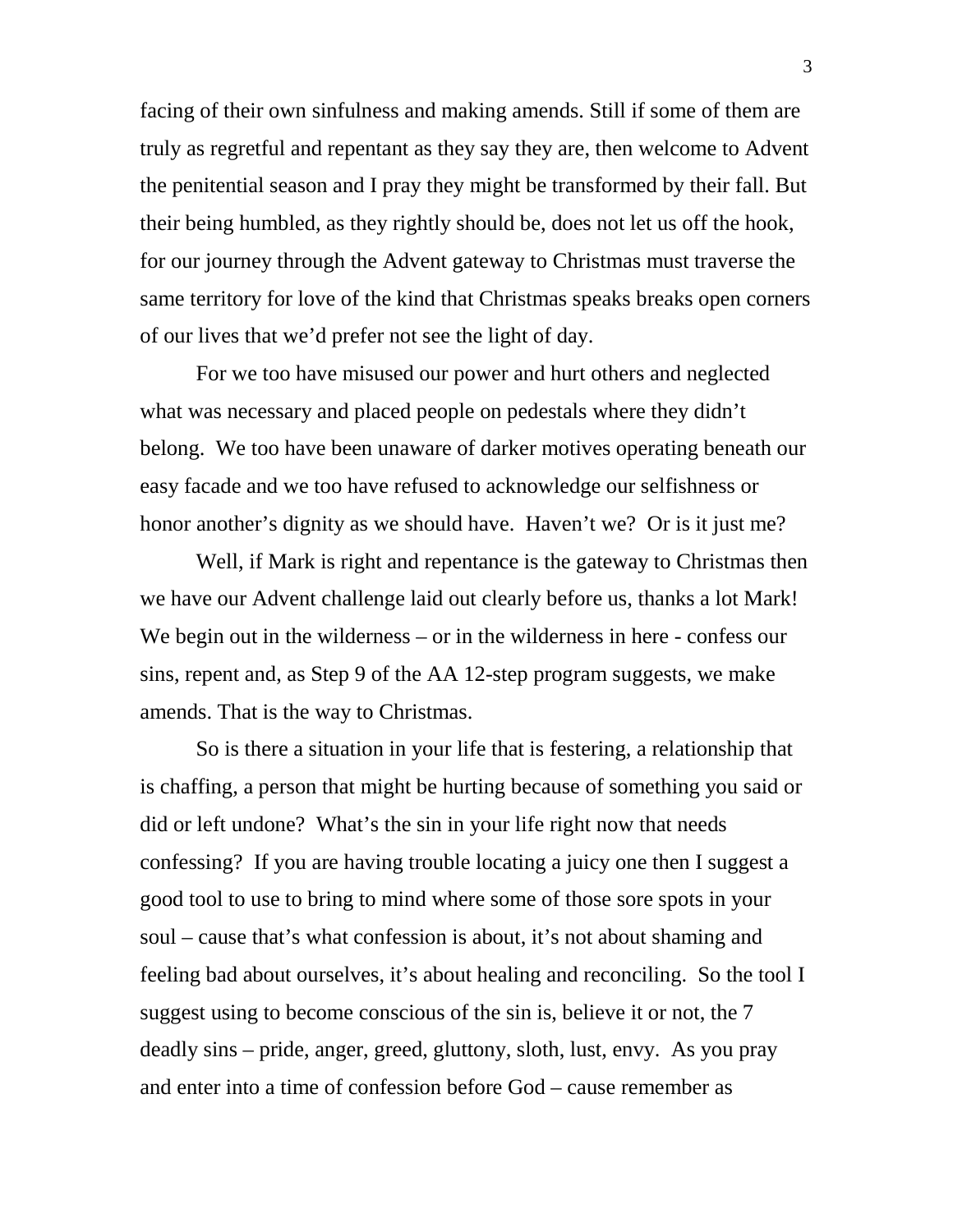Protestants we don't go to a priest for confession, we go directly to God – you prayerfully search your heart with each one of the "deadly sins" and if you do it honestly then likely you'll find you're the sore spot revealed. Take anger, for instance - has your anger of late been honest or have there been those around you who have unfairly bore the brunt of an anger fueled by other things in your life. Does your fury at the check-out person really belong to them or to the guy that cut you off in traffic? Or take pride - has your pride placed you in a position where you have had trouble seeing your own honest part in a conflict or led you to lash out at someone who made you feel less-than? Or lust - have you used someone lately to satisfy your own needs and cravings with little reference to what they need or want? Gluttony, greed, envy, sloth. Prayerfully holding each before you can reveal those sore spots on the heart, the sins that just make you feel not-so-at-ease, that you tuck to back of your mind because they are uncomfortable to consider… those are the Advent stepping stones to Christmas, that rive the human heart and prepare us for what is coming.

For the best approach to the Christ Child in the manger, is to feel something of the weight of our own regret and our own brokenness drawing us downward on bended knee. The riven human heart is the access point to the savior. We must feel the weight of our own loss of innocence and our feeble defensiveness, our own crafty capacity to deceive ourselves and others and our own rivalrous jockeying for position. None of us are free of these and all of us can recognize ourselves through our own choices at times barred at the gateway and walled off from what the Christ Child, Love Incarnate, demands of us and invites us into.

But the gospel, the good news, is that through the gateway of confession and repentance, a way that can be narrow and harrowing at times,